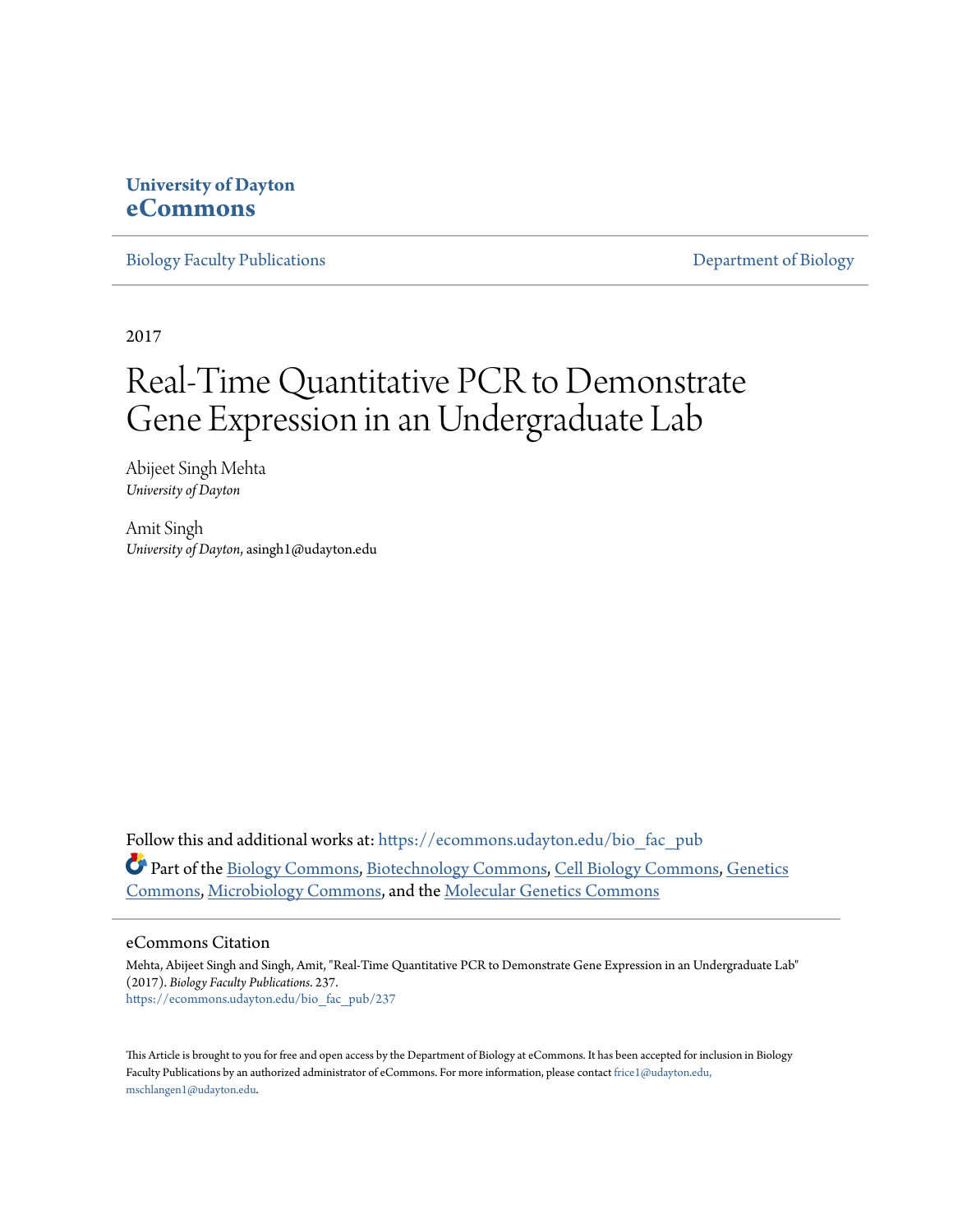Methods Mol. Biol. 1606: 133-139; Mahmood, T., and P.C. Yang 2012, N. Am. J. Med. Sci. 4: 429-434; Ness, T.L., R.L. Robinson, W. Mojadedi, L. Peavy, and M.H. Weiland 2015, Biochem. Mol. Biol. Educ. 43: 358-365; Puli, O.R. and A. Singh 2011, Dros. Inf. Serv. 94: 190-196; Singh, A., M. Tare, O.R. Puli, and M. Kango-Singh 2012, Dev. Dyn. 241: 69-84; Tare, M., O.R. Puli, and A. Singh 2013, Molecular Genetic Mechanisms of Axial Patterning: Mechanistic Insights into Generation of Axes in the Developing Eye. In: *Molecular Genetics of Axial Patterning, Growth and Disease in the* Drosophila *Eye* (Singh, A., and M. Kango-Singh, eds.), pp. 37-75. Springer NewYork Heidelberg Dordrecht London: Springer; Tare, M., O.R. Puli, S.M. Oros, and A. Singh 2009, Dros. Inf. Serv. 92: 174-180; Tare, M., and A. Singh 2008, Dros. Inf. Serv. 91: 160- 164; Towbin, H., T. Staehelin, and J. Gordon 1979, Proc. Natl. Acad. Sci. USA. 76: 4350-4354; Uman, M., and A. Singh 2011, Journal of STEM Education: Innovations and Research 12: 58-66; Weber, K., and M. Osborn 1969, J. Biol. Chem. 244: 93-112; Woodin, T., D. Smith, and D. Allen 2009, CBE Life Sci. Educ. 8: 271-273.



#### **Real time quantitative PCR to demonstrate gene expression in an undergraduate lab.**

Mehta, Abijeet Singh<sup>1</sup>, and Amit Singh<sup>1,2,3,4,5</sup>. <sup>1</sup>Department of Biology, University of Dayton, Dayton, OH; <sup>2</sup>Center for Tissue Regeneration and Engineering at Dayton (TREND), Dayton, OH; 3 Premedical Programs, University of Dayton, Dayton, OH 45469-

2320; <sup>4</sup>Center for Genomic Advocacy (TCGA), Indiana State University, Terre Haute, IN. Corresponding Author Email: asingh1@udayton.edu

#### **Abstract**

The objective of this teaching note is to develop a laboratory exercise, which allows students to get a hands-on experience of a molecular biology technique to analyze gene expression. The short duration of the biology laboratory for an undergraduate curriculum is the biggest challenge with the development of new labs. An important part of cell biology or molecular biology undergraduate curriculum is to study gene expression. There are many labs to study gene expression in qualitative manner. The commonly used reporter gene expression studies are primarily qualitative. However, there is no hands-on experience exercise to quantitatively determine gene expression. Therefore, it is necessary to design a laboratory exercise that enables the students to carry out cell or molecular biological assays in the desired time. Here we report a laboratory where we can introduce students to gene expression using the real time Quantitative Polymerase Chain Reaction (RT-qPCR) by comparative  $C_T$  method to analyze expression of genes in *Drosophila* tissues. Keywords: *Drosophila melanogaster*, eye, real time quantitative PCR, gene expression.

#### **Introduction**

A challenging situation emerging with fast paced growth on the research front in various disciplines of Biology is to introduce emerging new concepts into the undergraduate curriculum too (Puli and Singh, 2011; Tare *et al*., 2009; Tare and Singh, 2008; Usman and Singh, 2011; Wood, 2009). Interestingly, central dogma of molecular biology is an age old and time-tested concept that has been delivered in the undergraduate classroom. Even though the basic concept about central dogma is that genetic information of an organism or a cell is stored in nucleic acid DNA, which is then transcribed into single stranded RNA, and finally translated to protein but the strategies to study gene expression (qualitatively and quantitatively) have been evolving to date. The conventionally used approaches to deliver this curriculum in laboratory class are to use reporter gene expression, immunohistochemistry, or using protein trap lines. However, the majority of these techniques are qualitative, or to some extent semi-quantitative, in nature. Therefore, there are not many quantitative approaches to determine or compare levels of gene expression among different tissues that can be used for classroom demonstration.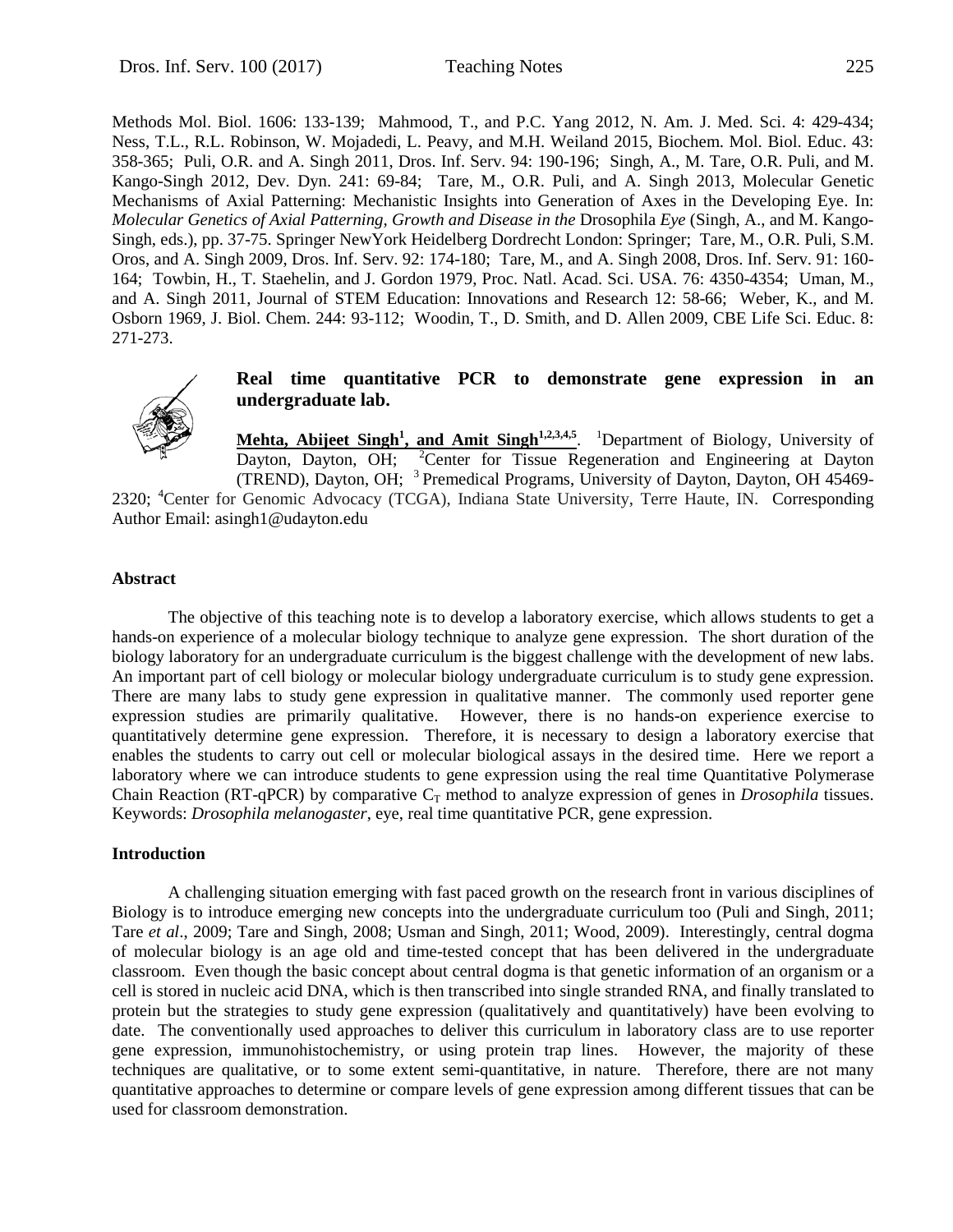*Drosophila melanogaster* has not only served as a workhorse for research but has also been exploited to develop undergraduate laboratory classes. The short life cycle of 12 days, high reproductive ability of fly, and a long repertoire of genetic tools have made this a very useful model for undergraduate classroom (Puli and Singh, 2011; Singh *et al*., 2012; Tare *et al*., 2009; Tare and Singh, 2008). *Drosophila* can be used to visualize gene expression by employing techniques like enhancer trapping, epitope tagging, antibody staining, or gene trapping. All these methods are qualitative in nature and are laborious and time consuming (Puli and Singh, 2011; Tare *et al*., 2009; Tare and Singh, 2008). In multicellular organisms, including flies, differential gene(s) expression along spatial levels of gene(s) expression in different cells/ tissues and temporal axis generates diversity in cell types and patterning. Furthermore, the gene expression also varies under different experimental conditions. Therefore, quantification of gene expression has been a crucial aspect of modern day biological research. There are different ways to quantify gene expression: as a validation of protein levels (Kim *et al*., 2008), as a validation of the extent of transcription of a gene (Pal *et al*., 2007), to study differences in gene expression between the diseased and the normal state (Ren *et al*., 2007), change in expression of cells exposed to chemical substances (Woods *et al*., 2008), quantification of non-coding RNA gene expression (Calin *et al*., 2007), and as a diagnostic tool (Paik *et al*., 2004). Real time quantitative PCR (RT-qPCR) has served as one of the modern day workhorses to perform such quantitative analysis. Hence, we are introducing here the use of Real time quantitative Polymerase Chain Reaction (RT-qPCR) technique to help students to investigate gene expression quantitatively along the temporal as well as spatial axes.

#### **Protocol**

This RT-qPCR laboratory designed for undergraduate curriculum has been divided into two labs/classes. The first day, students extract total RNA from the tissue, run RNA on a gel, and determine quality and concentration of RNA. They also prepare cDNA from mRNA in the first lab. On the second day, they run qPCR and analyze data (Figure 1). Thus, we have divided this qPCR into four steps: (1) Sample preparation and RNA isolation, (2) RNA to cDNA conversion, (3) qPCR, and (4) Analysis.



Figure 1. Schematic presentation of time line for Real Time Quantitative Polymerase Chain Reaction (RT-qPCR). We have developed a two-day RT- qPCR protocol for undergraduate laboratory course. This strategy will allow demonstration of this modern day technique to undergraduate students.

#### 1. Sample Preparation and RNA Isolation

*Drosophila melanogaster*, flies, were obtained from the Bloomington Stock Center, Indiana; http://flystocks.bio.indiana.edu. The third instar larvae were selected and dissected in Phosphate Buffered Saline (PBS, containing 137 mM NaCl, 10 mM Phosphate, 2.7 mM KCl, pH 7.4; Dulbecco and Vogt, 1954) using sharp forceps (Electron Microscopy Sciences Cat. No. # 72707-01). We isolated the eye-antennal imaginal discs to study the expression level of desired genes. Twenty pairs of third instar eye-antennal imaginal disc  $(n = 40)$  were collected in microcentrifuge tubes upon dissection. The imaginal discs were stored in RNAlater (Thermo Fisher, Cat. No. # AM7024) solution.

The tubes were briefly centrifuged and RNAlater solution was completely removed. We added 500 μl of TRIzol Reagent (Thermo Fisher, Cat. No. # 15596926), which is used to isolate good quality RNA from tissue samples. TRIzol is a monophasic solution, primarily consisting of phenol and guanidine isothiocyanate along with other proprietary components, which was used for homogenization of tissue. Chloroform was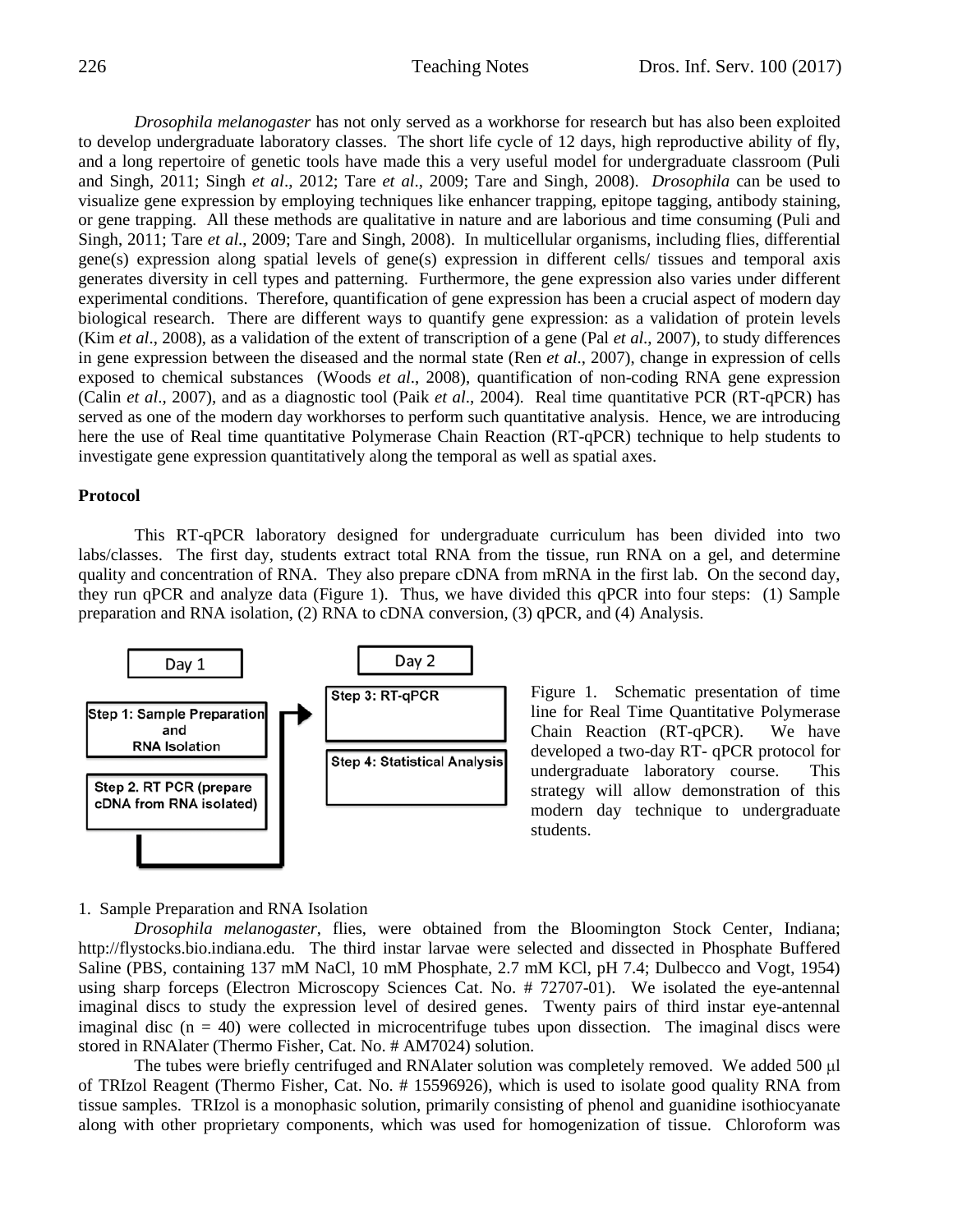added and homogenate was allowed to separate into a clear upper aqueous layer. 200 μl of the aqueous phase was transferred to RNA clean and Concentrator<sup>TM</sup> (Zymo research, Cat. No. R1080) columns, and the recommended protocol was followed, *i.e.,* solution was passed through the RNA binding buffer, which binds RNA to the desired columns. Then RNA wash buffer was added to remove all the impurities from the column. Finally RNA was eluted in 20 μl of molecular grade water (DNase/RNase free) and collected in a separate tube. The molecular grade water serves as the elution buffer. It releases the RNA from the column. Quality of RNA as well as concentration of RNA was determined by calculating absorbance at 260 nm (A260) and 280 nm (A280) wavelengths using Nanodrop 2000 spectrophotometer (Thermo Scientific). Good quality samples had A260/ A280 ratio greater than 2 and a peak at 260 nm.

#### 2. RNA to cDNA Preparation

On Day 1 of the lab, the reverse transcription (RT) reaction is used to prepare cDNA from RNA. RNA concentration for each sample was calculated using the absorbance values obtained from Nanodrop. For RT reactions, 200 ng total RNA was used for each reaction. RNA was heated at 65°C for 10 minutes. Then, it was snap chilled on ice for 3 minutes, followed by a short spin of 10 seconds. It was tapped five times, after which again a short spin of 3 minutes was given, and RNA was ready for RT PCR reaction. We used firststrand cDNA synthesis kit (GE healthcare, Cat# 27926101) to generate cDNA from the isolated RNA. This kit has NotI-(dT)18 bi-functional primer, which can be used to selectively prime mRNA with poly(A) tail and is designed to generate full-length first strand cDNA. The kit master mix is comprised of: RNA 9 μl (for 200 ng concentration), first strand mix- 5 μl, DTT- 1 μl, oligo (dt) primer-1 μl. The mix is incubated at  $37^{\circ}$ C for 1 hour, then 135 μl molecular grade water is added and solution is incubated again for 5 min at 98°C for enzyme inactivation. Half of the volume(s) are used for negative RT reaction without using oligo(dt) primers, *i.e*., first strand mix- 2.5 μl, DTT- 0.5 μl, molecular grade water: 68 μl. Solution was incubated for 5 min at 98<sup>o</sup>C for enzyme inactivation to which 4.5 μl of RNA was added.

Table 1. Recipe for PCR reaction.

| Ingredient                              | Per reaction $(\mu I)$ |
|-----------------------------------------|------------------------|
| SYBR green reagent                      | 12.5                   |
| Forward/reverse primer mix (50 mM each) | 0.625                  |
| Molecular biology grade water           | 9.25                   |

3. Quantitative Real Time Polymerase Chain Reaction

On Day 2 of the lab, we performed the RT-qPCR reaction. It was performed using iQ  $T<sup>TM</sup> SYBR<sup>®</sup>$  Green Supermix (Bio-Rad) and Bio-Rad iCycler (Bio-Rad). Following master mix was prepared, accounting to one to two additional reactions per gene (Table 1). To each

well of 96-well plate, 23 μl of master mix (Bio-Rad, Cat # 223-9941) was added, followed by addition of 2 μl of cDNA (generated in Step 2). Plate was sealed using sealing strip (MSBI001 Bio-Rad). A brief spin (up to 1,500 rpm) was performed on a centrifuge equipped with a 96-well plate adapter. Then PCR plate was placed in iCycler and PCR was performed as per the manufacturers' protocol. Typically, step 1:  $95^{\circ}$ C for 3 minutes (1 cycle). This step is performed for initial denaturation of the double stranded cDNA to the single strands and loosen secondary structures in single stranded DNA. The step 2 comprise of 40 cycles of 30 seconds at 95°C and 30 seconds at 60°C. This is an annealing step during which DNA amplification occurs, and as DNA keeps on amplifying so does SYBR® Green get intercalated to (binds into) the DNA double helix. This alters the structure of the dye and causes it to fluoresce more. Thus, along the course of time as the concentration of DNA increases, so does the intensity of fluorescence. An instrument that combines thermal cycling with fluorescent dye scanning capability can measure this change in the fluorescent intensity. Fluorescence is plotted against the cycle number, and finally RT-qPCR generates an amplification plot that represents the accumulation of product over the duration of the entire PCR reaction. This way real time quantification of gene product is done, and Ct values were recorded and then using pre designed template (Figure 3A) fold change was calculated.

#### 4. Analysis

There are various methods in which RT-qPCR data can be reported including absolute or relative expression level. Absolute expression provides the exact copy number of data *via* a standard curve (Chen *et*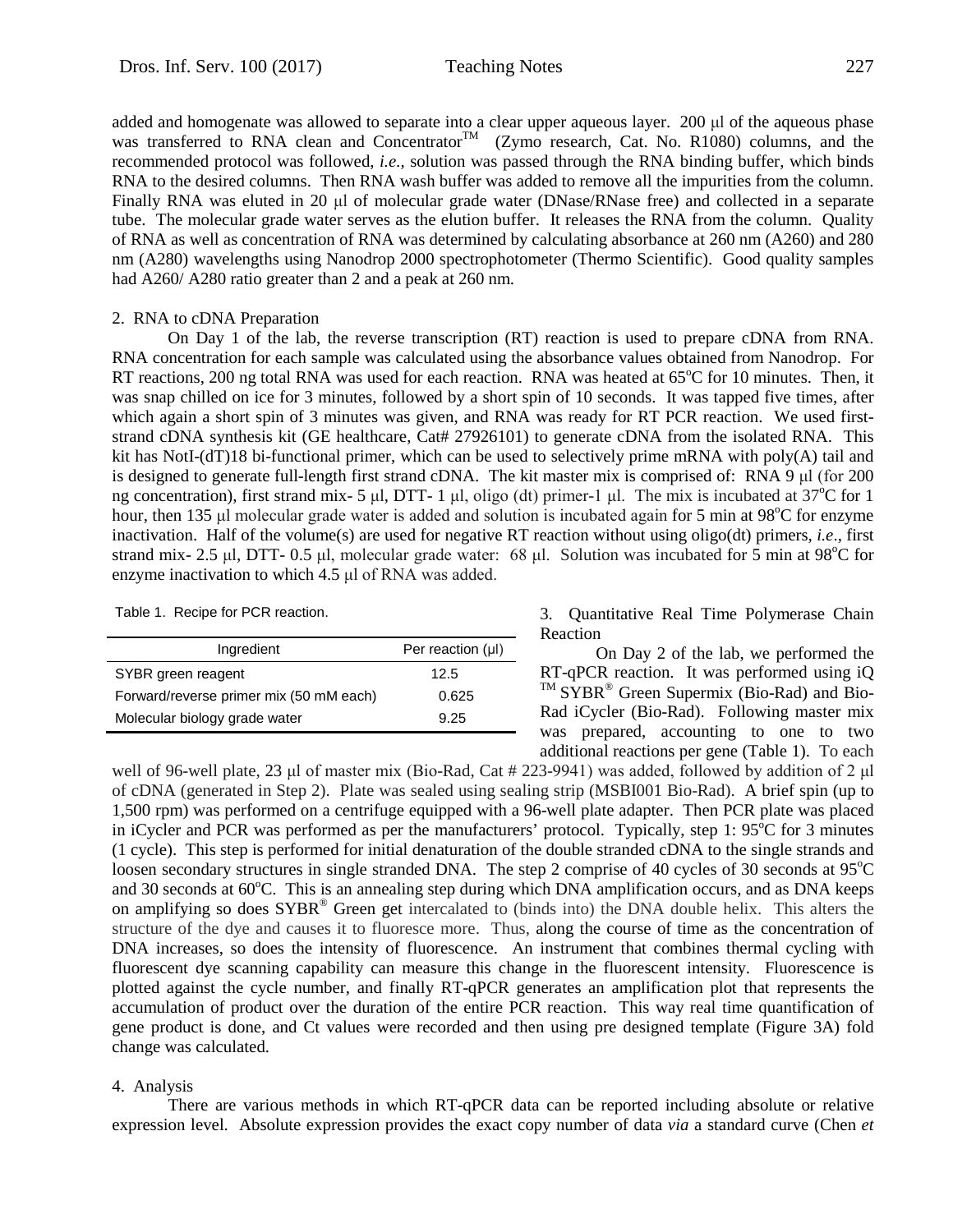*al*., 2005). The data are presented as copy number per cell. As in relative PCR, data are presented in reference to another gene often represented as the internal control. We perform absolute quantification only when precise copy number of gene is required, for example, calculation of viral load (Niesters, 2001). The disadvantage of absolute PCR is the increased effort to generate a standard curve.

Various strategies have been developed to represent the relative gene expression level data such as efficiency correction method, sigmoid curve fitting method, and comparative  $C_T$  method (also known as the 2 - $\Delta \Delta CT$  method). C<sub>T</sub> method is best among all (Livak and Schmittgen, 2001). Though despite being the best method so far, one should not forget that the comparative  $C_T$  method makes several assumptions, including that the efficiency of the PCR is close to 1 and the PCR efficiency of the target gene is similar to the internal control gene (Livak and Schmittgen, 2001).



Figure 2. Demonstration of Real-time qPCR output by the calculation of CT values. Data from a typical real-time PCR output run (40 cycles) in our. The point at which the curve intersects the threshold (horizontal orange line), which corresponds to 851.78, is the  $C_T$  value.

The quantitative endpoint for real-time quantitative PCR is the threshold cycle  $(C_T)$ . The  $C_T$  is defined as the PCR cycle at which the fluorescent signal of the reporter dye crosses an arbitrarily placed threshold (Figure 2). By presenting data as the  $C_T$ , one ensures that the PCR is in the exponential phase of amplification. The numerical value of the  $C_T$  is inversely related to the amount of amplicon in the reaction  $(i.e.,$  the lower the C<sub>T</sub>, the greater the amount of amplicon) (Schmittgen and Livak, 2008).

CT method presents data as a fold change in gene expression. Equation 1

Fold change  $= 2 - \Delta \Delta CT$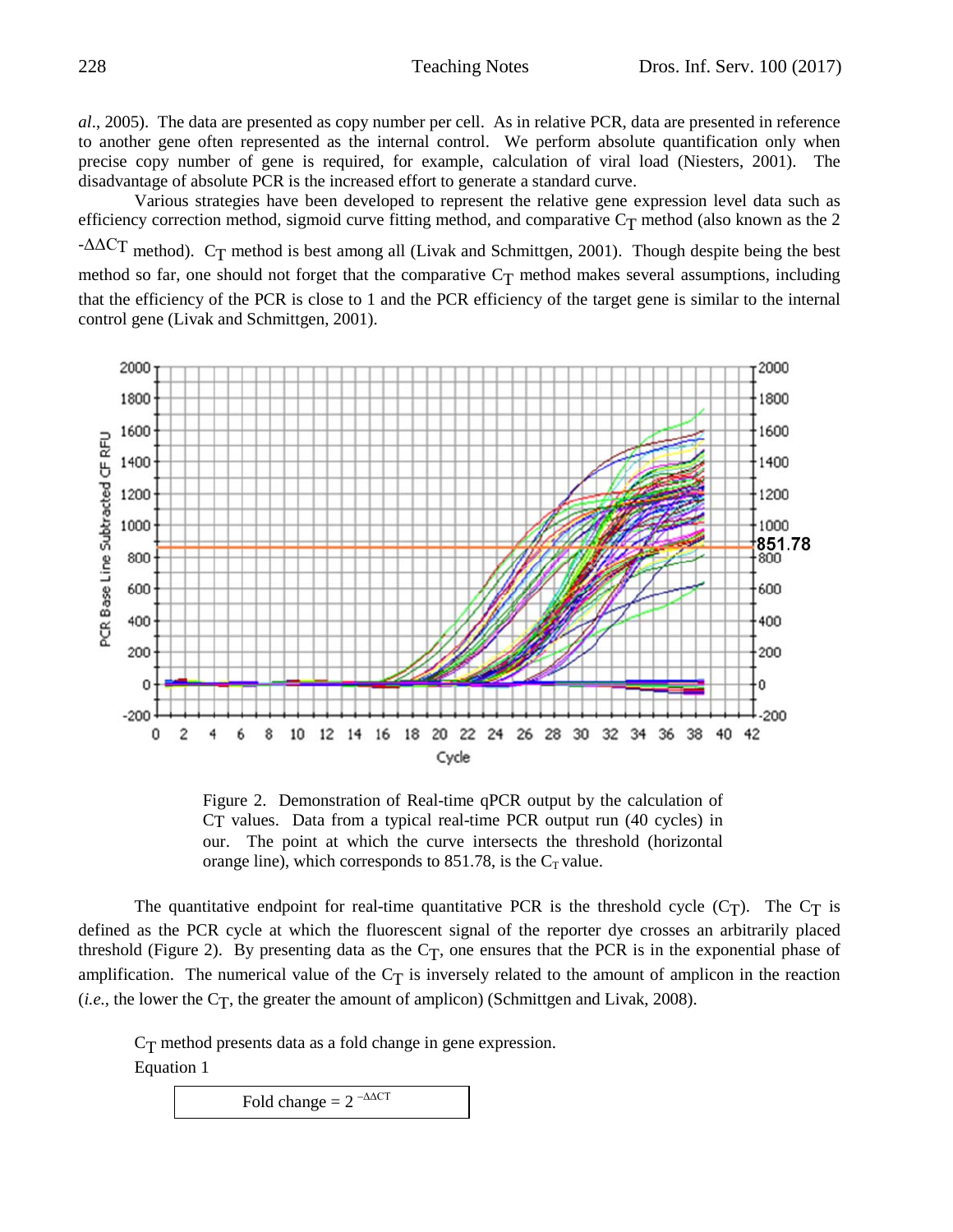This equation is used to compare gene expression in two different samples (Sample A and Sample B); each sample is related to internal control gene, which could be a house keeping gene like GAPDH. Sample A can be the treated/ experimental sample, whereas Sample B is untreated (control). Also, Sample A can be the diseased (experimental) form and Sample B then can be normal/wild-type state (control). Sample A can be affected with Virus, and Sample B is not. Expanding the equation 1 in its full form:

Equation 2

$$
2^{-\Delta\Delta CT}
$$
 = [(C<sub>T</sub> gene of interest - C<sub>T</sub> internal control) sample A - (C<sub>T</sub>  
gene of interest - C<sub>T</sub> internal control) sample B]

Statistical analysis was performed using two-way analysis of variance (ANOVA) and Student's t-test for independent samples. Samples were run in triplicates  $(n = 3)$ . Statistical significance was determined with 95% confidence ( $p < 0.05$ ). Calculating such values for a variety of genes could be cumbersome at the undergraduate level, so we have developed a predesigned template for Microsoft Excel that can be used for undergraduates to calculate the final value with precision. It will also help them to calculate Standard deviation and P values. The results were graphed using Microsoft Excel (Figure 3A). We compared the expression levels of a gene *suppressor of stellate like protein* (*ssl*) between control and an experiment where we targeted the expression of a regeneration cascade gene in the third instar larval eye imaginal disc. We found that *ssl* levels were downregulated ~10 folds as compared to the wild-type third instar larva (Figure 3B). These results provided a quantitative estimate to our prior results from RNA Sequencing approaches. It further demonstrates that RT-qPCR can be an excellent tool for comparing gene expression levels.

### **Advantages**

1. RT-qPCR is less time consuming and less cumbersome.

2. RT-qPCR has the ability to monitor the progress of PCR reaction as it occurs in real time. It also has the ability to precisely measure the amount of amplicon at each cycle. This allows highly accurate quantification of the amount of starting material in samples.

3. RT-qPCR can produce quantitative data with an accurate dynamic range and does not require postamplification manipulation (Morrison *et al*., 1998).

4. RT-qPCR assays are 10,000- to 100,000-fold more sensitive than RNase protection assays (Wang and Brown, 1999), 1000-fold more sensitive than dot blot hybridization (Malinen *et al*., 2003), 10 times more sensitive then Agarose gel electrophoresis (Fellahi *et al*., 2016), and can even detect a single copy of a specific transcript (Palmer *et al*., 2003).

5. In addition, RT-qPCR assays can reliably detect gene expression differences as small as 23% between samples (Gentle *et al*., 2001) and have lower coefficients of variation (SYBR® Green at 14.2%; TaqMan® at 24%) than end point assays such as band densitometry (44.9%) and probe hybridization (45.1%) (Schmittgen *et al*., 2000).

#### **Conclusion**

The majority of the laboratory exercises taught in the undergraduate laboratories are either from commercially developed expensive kits or other conventional experimental labs that do not emphasize communication skills through the use of graphs. Our laboratory exercises (Puli and Singh, 2011; Tare *et al*., 2009; Tare and Singh, 2008), including this one, address this problem and are designed to expose students to